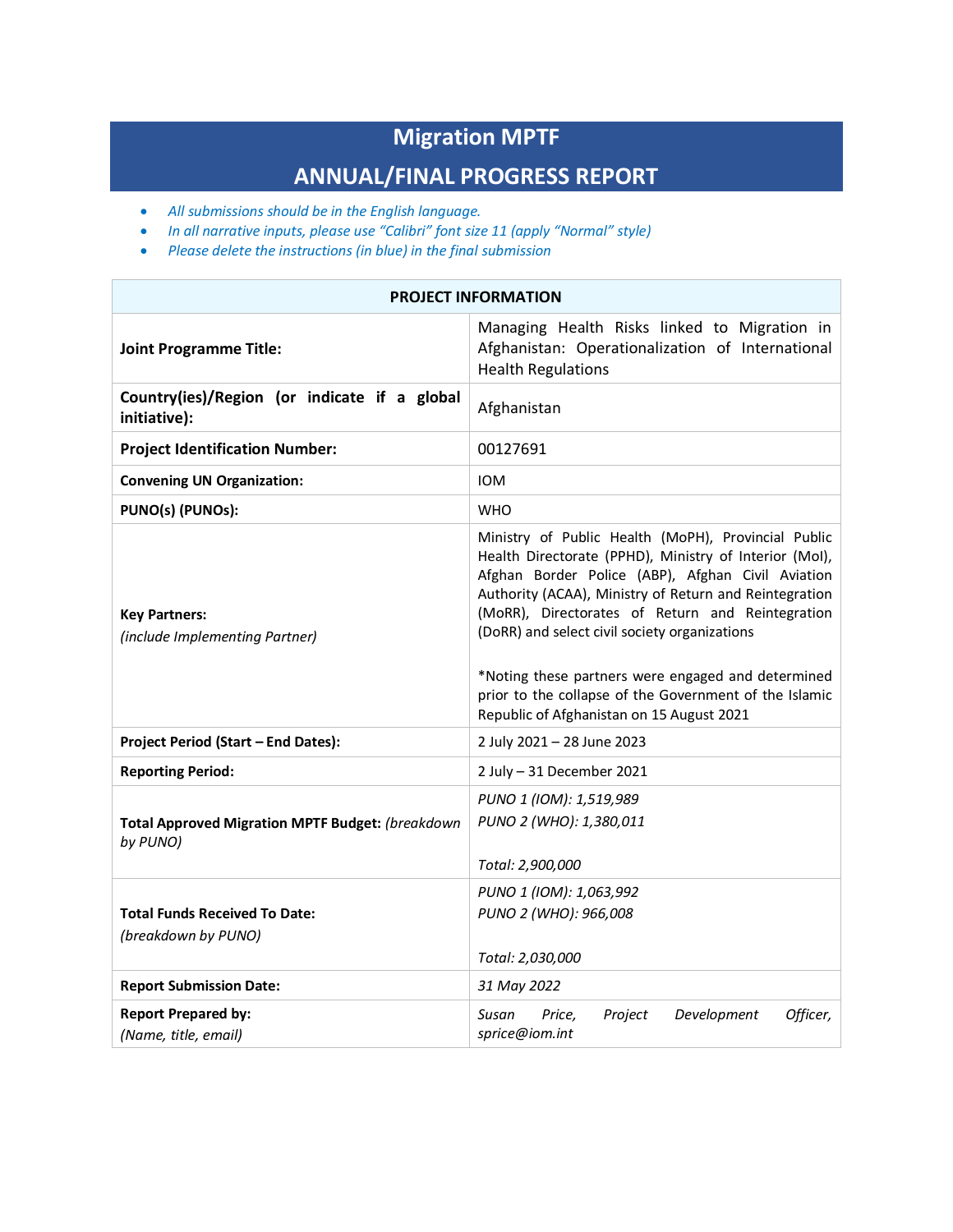#### **Executive Summary**

This project aimed to provide critical support to prevent, detect and respond to communicable disease control in the context of mobility in Afghanistan, which was launched amid the COVID-19 pandemic. The project start date closely coincided with the Taliban takeover in Afghanistan, so numerous project activities are still required to be implemented, however its' implementation made it possible to recruit key staff who were already able to set-up a Cross-Border Collaboration Working Group, finalize Point of Entry (PoE) assessment tools/methodology, and complete the drafting of the Standard Operating Procedures (SOPs) for health screening at PoEs in collaboration with the general Directorate of Monitoring, Evaluation and Health Information System (M&E-HIS) of the Ministry of Public Health (MoPH). As noted above however, following the sudden change in the political situation due to the fall of the former Government of Afghanistan in August 2021 and in a context of international sanctions and an increasingly complex operating 2environment, the field activities have been frozen.

In light of the further recent deterioration of the humanitarian crisis, combined with the spread of COVID-19 and numerous others epidemic-prone diseases (EPDs), all in a context of increased cross-border mobility dynamics, WHO and IOM have requested an no-cost extension (NCE) to ensure the implementation of the humanitarian component of this project to urgently enhance public health capacities at points of entry (PoEs).

# **Annual (or End-of Project) Progress**

#### **1. Summary and Context**

This joint project aims to reduce the transmission of communicable diseases across the borders of Afghanistan through the improved implementation of International Health Regulations (IHR). Building on the technical and thematic areas of expertise of the World Health Organization (WHO) and the International Organization for Migration (IOM), it applies a multi-faceted approach to i) build a comprehensive knowledge base and support legal and policy frameworks on IHR, ii) conduct capacity building and infrastructure upgrading at points of entry (PoE), iii) strengthen community-level surveillance systems and awareness, and iv) ensure cross-border cooperation and interlinkages with Pakistan and Iran.

The need for strengthening the core capacities of PoEs remains urgent in order to ensure safe, orderly and regular migration, in a context of increased cross-border mobility dynamics. This is particularly pressing given the dramatic shift in the operational context shortly after the commencement of the project in July 2021 with the Taliban takeover of Afghanistan in August 2021, the subsequent pause on operations that followed, and also in light of the ongoing humanitarian crisis, COVID-19 pandemic, and the spread of numerous other epidemic-prone diseases (EPDs).

Insecurity and vulnerability define current living conditions in Afghanistan where poverty rates are high and rising. The pandemic has also put an additional strain on the already overburdened health care system, where one-third of the population does not have access to a functional health centre within two hours of their home<sup>1</sup>. Afghanistan has relied heavily on outside funding to maintain basic social service infrastructure, and there remains a need for external actors to provide basic services in large parts of the country. The capacity of the national civil society is relatively weak, and many nongovernmental organizations (NGOs) are under pressure by the de facto authorities (DfA) to supplement existing service provision. Thus, there is a significant need to improve the coordination and delivery of existing health services at border areas and areas of return to help

<sup>1</sup> OCHA: Humanitarian Response Plan (HRP ) 2022, issued January 2022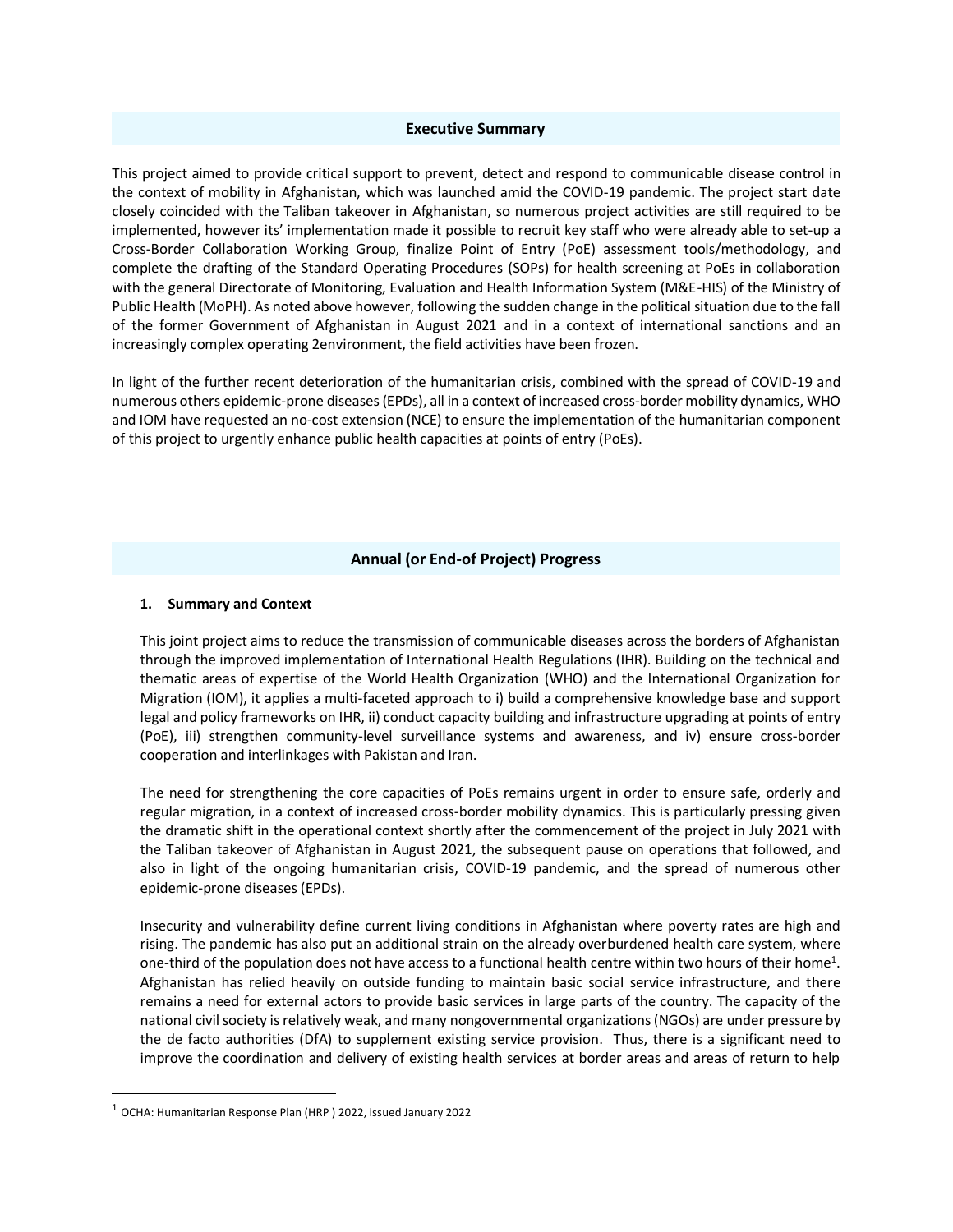address the complex health needs of returnees, alongside IDPs, and host communities through enhanced public health capacities at the main PoEs, while promoting participation of the affected populations, in particular women.

Whilst the strategy remains unchanged, with the sudden halt of international support due to the fall of the former Government of Afghanistan, and the system of international sanctions following the shift of power in August 2021, the joint project scope requires a move from the broad IHR improved implementation (inclusive of legal frameworks) to be more focused on strengthening PoEs and core capacities. This move is in line with implementation of the IHR 2005 requirement to prevent, detect, respond and mitigate the impact of the numerous infectious diseases detected in Afghanistan amidst this humanitarian crisis. This is reflected in the joint project revision submitted to the MPTF in May 2022.

# **2. Results**

During the reporting period (2 July – 31 December 2021), despite challenges some key preparatory actions were achieved by this IOM/WHO two-year joint programme to strengthen the implementation of IHR in Afghanistan, focusing specifically on key PoEs and communities of high return. Several key technical staff have been recruited, including:

- an IHR/PoE specialist,
- a global epidemiologist,
- an IHR Officer,
- a Project Management Officer,
- and a Respiratory Disease Surveillance Specialist.

This team has been instrumental in supporting technically to contribute to efforts to reduce the transmission of communicable diseases across the borders of Afghanistan. This technical team has enabled the creation of the PoE/Cross Border Collaboration Working Group, the finalization of the PoE assessment tools/methodology and the drafting of the Standard Operating Procedures (SOPs) for health screening at PoEs in collaboration with the general Directorate of Monitoring, Evaluation and Health Information System (M&E-HIS) of the Ministry of Public Health (MoPH). Thanks to the technical expertise provided through this programme, IOM has been able to support the deployment of Rapid Response Teams (RRTs) to provide surveillance and response to infectious disease outbreaks, including COVID-19, measles, AWD, dengue fever, etc.) at 7 PoEs including the international Airport of Kabul through screening , risk communication and community engagement (RCCE), sample collection and transportation as well as early referral of suspected cases to appropriate health facilities.

During this reporting period, the total expenditure is estimated at **51,142 USD** (21,142 for IOM and 30,000 for WHO) which represents **1.76%** of the initial budget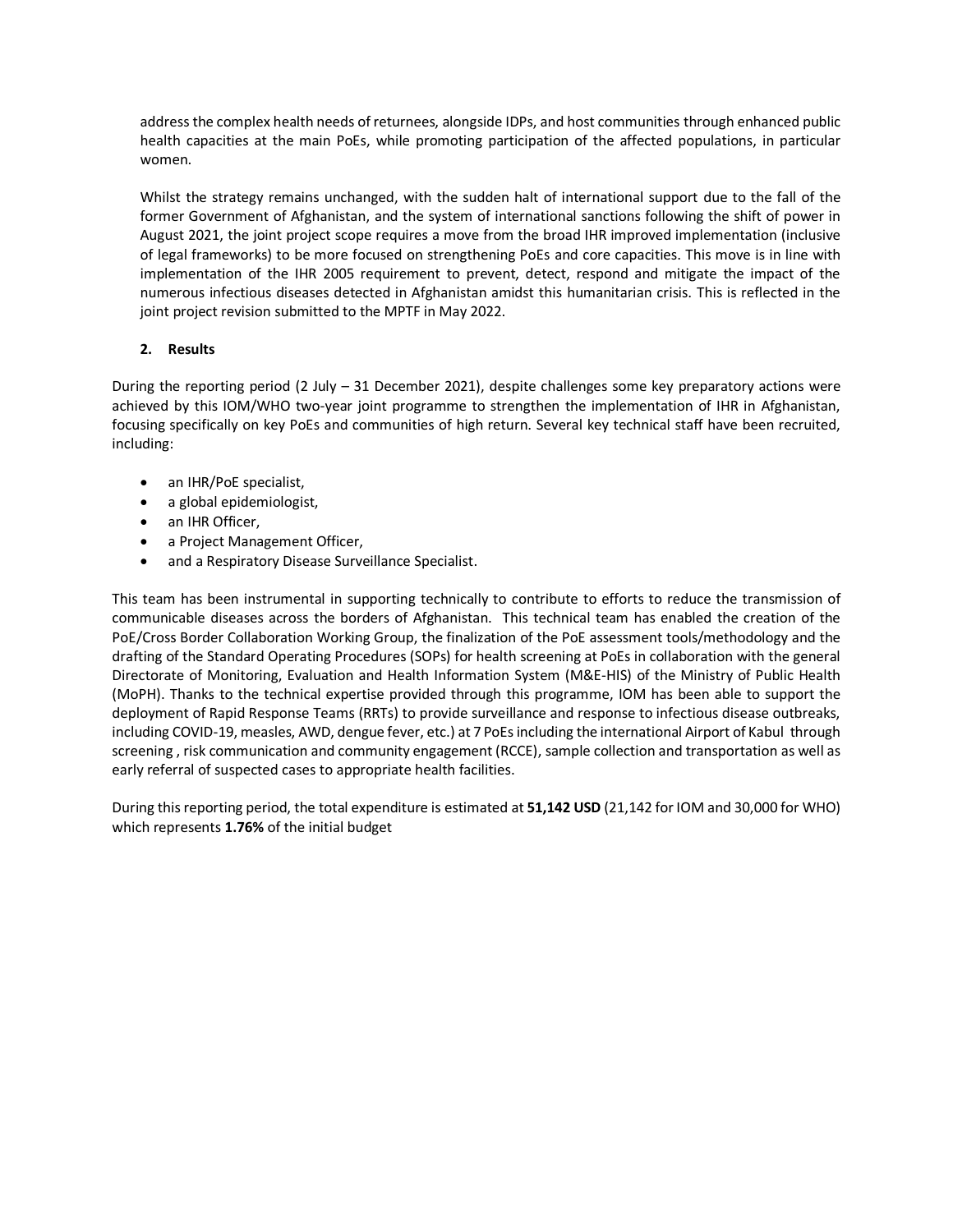| <b>Results Reporting Framework</b>                                                                            |                 |                                                                                                  |           |           |                                                                                                                            |                                                                                                                                                                                  |
|---------------------------------------------------------------------------------------------------------------|-----------------|--------------------------------------------------------------------------------------------------|-----------|-----------|----------------------------------------------------------------------------------------------------------------------------|----------------------------------------------------------------------------------------------------------------------------------------------------------------------------------|
| <b>INDICATORS</b>                                                                                             | <b>Baseline</b> | Results achieved for the<br>reporting period<br>(only<br>provide data for the<br>specified year) |           |           | <b>Cumulative Results</b><br>Note: For Y1 report, this will<br>be the same; For Y2 report,<br>it will be Y1+Y2; and for Y3 | <b>Notes</b>                                                                                                                                                                     |
|                                                                                                               |                 | <b>Y1</b>                                                                                        | <b>Y2</b> | <b>Y3</b> | report, it will be Y1+Y2+Y3                                                                                                |                                                                                                                                                                                  |
| <b>OUTCOME 1</b>                                                                                              |                 |                                                                                                  |           |           |                                                                                                                            |                                                                                                                                                                                  |
| Indicator 1a: % of<br>officials reporting an<br>increased capacity to<br>support IHR efforts                  | N/A             | N/A                                                                                              |           |           |                                                                                                                            | This indicator will be assessed at the end of<br>project through the project final evaluation<br>using surveys and interviews with officials                                     |
| Indicator 1b: % of<br>officials reporting<br>strengthened IHR efforts<br>as a key priority for<br>Afghanistan | N/A             | N.A                                                                                              |           |           |                                                                                                                            | This indicator will be assessed at the end of<br>project through the project final evaluation<br>using surveys and interviews with officials                                     |
| Indicator 1c: # of<br>meetings held on IHR<br>legislation assessments<br>and recommendations                  | $\mathbf{0}$    | 0                                                                                                |           |           |                                                                                                                            | No meetings were held on IHR legislation<br>assessments and recommendations. It was<br>suggested to remove this activity in the<br>extension request                             |
| <b>OUTPUT 1.1</b>                                                                                             |                 |                                                                                                  |           |           |                                                                                                                            |                                                                                                                                                                                  |
| Indicator 1.1a:<br>Availability of PoE<br>assessment reports                                                  | $\bf{0}$        | $\mathbf 0$                                                                                      |           |           |                                                                                                                            | The PoE assessment terms of references and<br>data collection tools are available with the<br>support of expert/s from WHO & IOM. The<br>assessment will be carried -out in June |
| Indicator 1.1b:<br>Availability of public<br>health contingency<br>plans at targeted PoE                      | $\bf{0}$        | 0                                                                                                |           |           |                                                                                                                            | The public health contingency plans at<br>targeted PoE have not yet been drafted. This<br>activity will be re-scheduled in accordance<br>with NCE request decision               |
| <b>OUTPUT 1.2</b>                                                                                             |                 |                                                                                                  |           |           |                                                                                                                            |                                                                                                                                                                                  |
| Indicator 1.2a: # of<br>legislation committee                                                                 | 0               | 0                                                                                                |           |           |                                                                                                                            | legislation committee meetings on<br>The l<br>national legislations, rules/regulations and                                                                                       |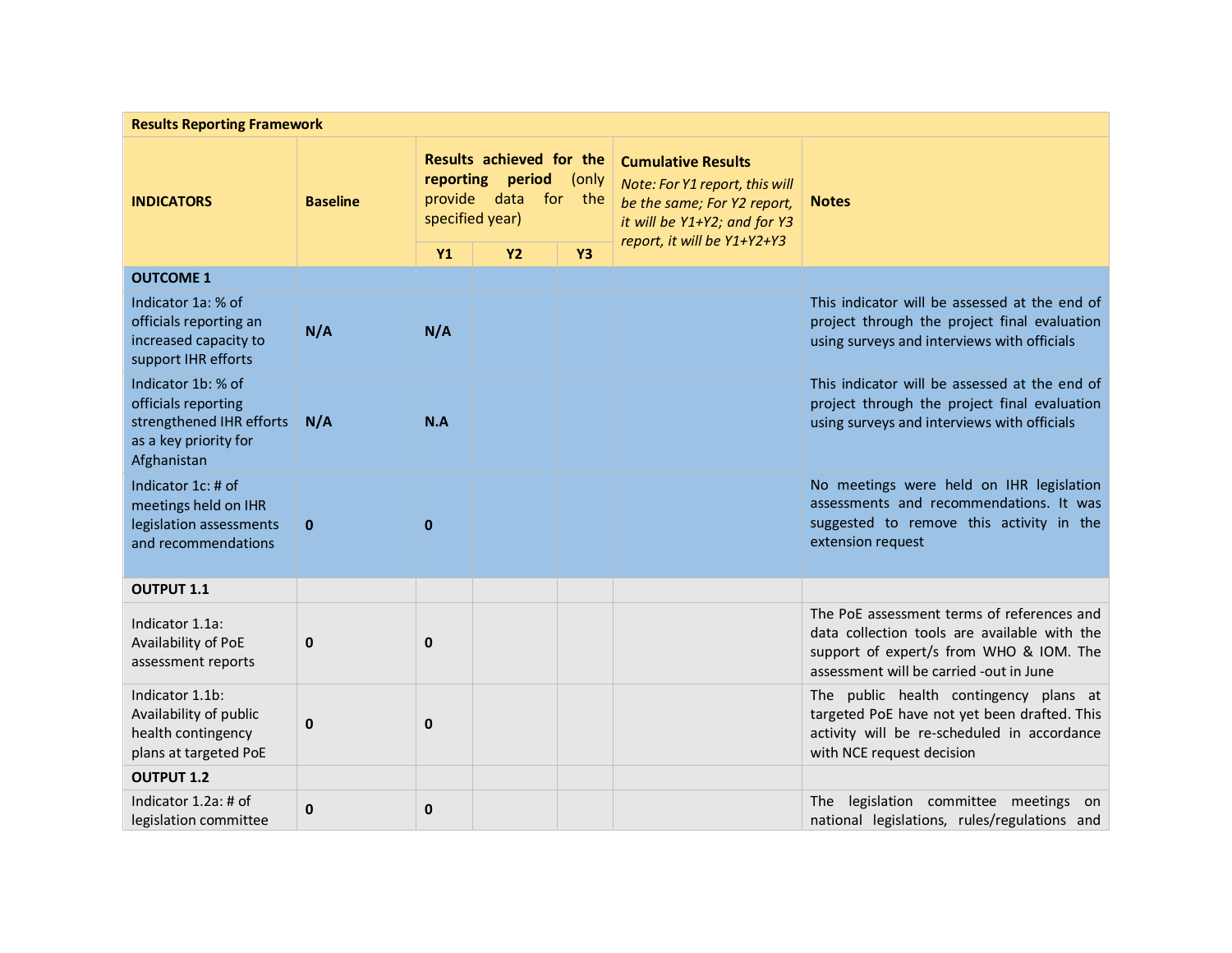| Legislation reviews assessment report not yet                                                                                                                     |
|-------------------------------------------------------------------------------------------------------------------------------------------------------------------|
| available. We suggested to remove this<br>activity in the extension request in accordance<br>with NCE request decision                                            |
|                                                                                                                                                                   |
| Post-training surveys; follow-up surveys                                                                                                                          |
| No tabletop exercises conducted. This activity<br>will be re-scheduled                                                                                            |
| One PoE among the five initially targeted<br>appropriate has been supported with facilities<br>for interviews, isolation, and medical services<br>(Kabul Airport) |
|                                                                                                                                                                   |
| Capacity building plan for POE staff is not<br>available. This activity will be re-scheduled<br>after the re-start of the project                                 |
| This activity will be re-scheduled                                                                                                                                |
|                                                                                                                                                                   |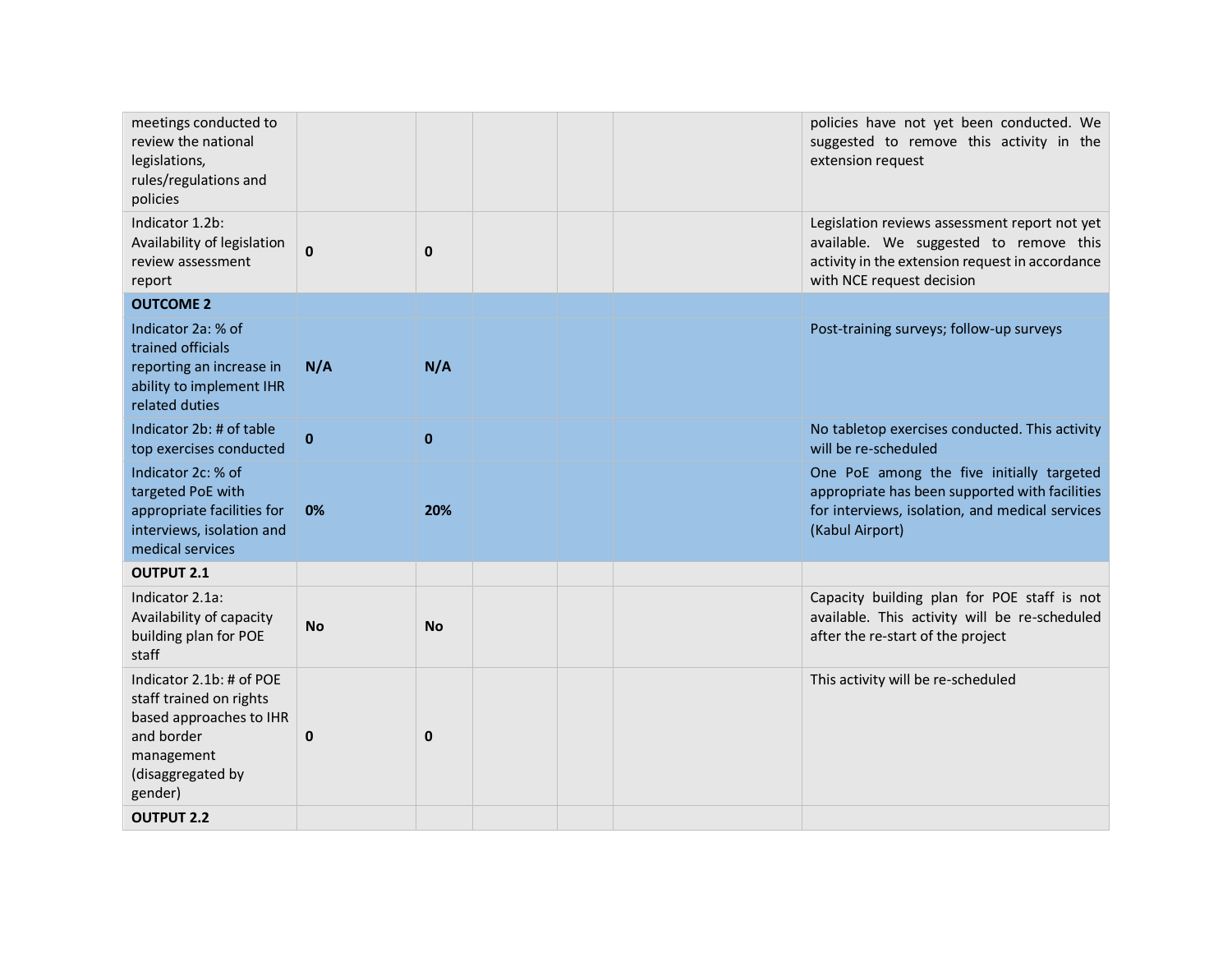| Indicator 2.2a:<br># of PoE with fully<br>completed<br>infrastructure/upgrading<br>works in line with IHR                                                   | $\mathbf 0$  | $\bf{0}$     | Any infrastructure/upgrading works in line<br>with IHR at targeted PoEs. This activity will be<br>re-scheduled  |
|-------------------------------------------------------------------------------------------------------------------------------------------------------------|--------------|--------------|-----------------------------------------------------------------------------------------------------------------|
| Indicator 2.2b: # of plans<br>drafted on infrastructure<br>improvements for PoE                                                                             | $\mathbf 0$  | $\pmb{0}$    | drafted<br>infrastructure<br>plans<br>Any<br>on<br>improvements for PoE. This activity will be re-<br>scheduled |
| <b>OUTCOME 3</b>                                                                                                                                            |              |              |                                                                                                                 |
| Indicator 3a: Availability<br>of integrated PoE<br>surveillance system<br>within the national<br>surveillance system                                        | <b>No</b>    | <b>No</b>    | <b>Final evaluation</b>                                                                                         |
| Indicator 3b: % of<br>persons reached by<br><b>RCCE efforts reporting</b><br>increased knowledge of<br>public health concerns<br>and prevention<br>measures | N/A          | N/A          | Post- surveys                                                                                                   |
| Indicator 3c: # of<br>events/cases reported<br>by PoE to the<br>surveillance system                                                                         | $\mathbf{0}$ | $\mathbf{0}$ | Any events/cases reported by PoE to the<br>surveillance system.                                                 |
| <b>OUTPUT 3.1</b>                                                                                                                                           |              |              |                                                                                                                 |
| Indicator 3.1a: # of<br>designated health<br>officials present at<br>targeted PoE                                                                           | 0            | $\mathbf 0$  | Any designated health officials present at<br>targeted PoE. This activity will be re-scheduled                  |
| Indicator 3.1b: # of PMM<br>exercises conducted                                                                                                             | 0            | $\pmb{0}$    | Any PMM exercises conducted. This activity<br>will be re-scheduled                                              |
| <b>OUTPUT 3.2</b>                                                                                                                                           |              |              |                                                                                                                 |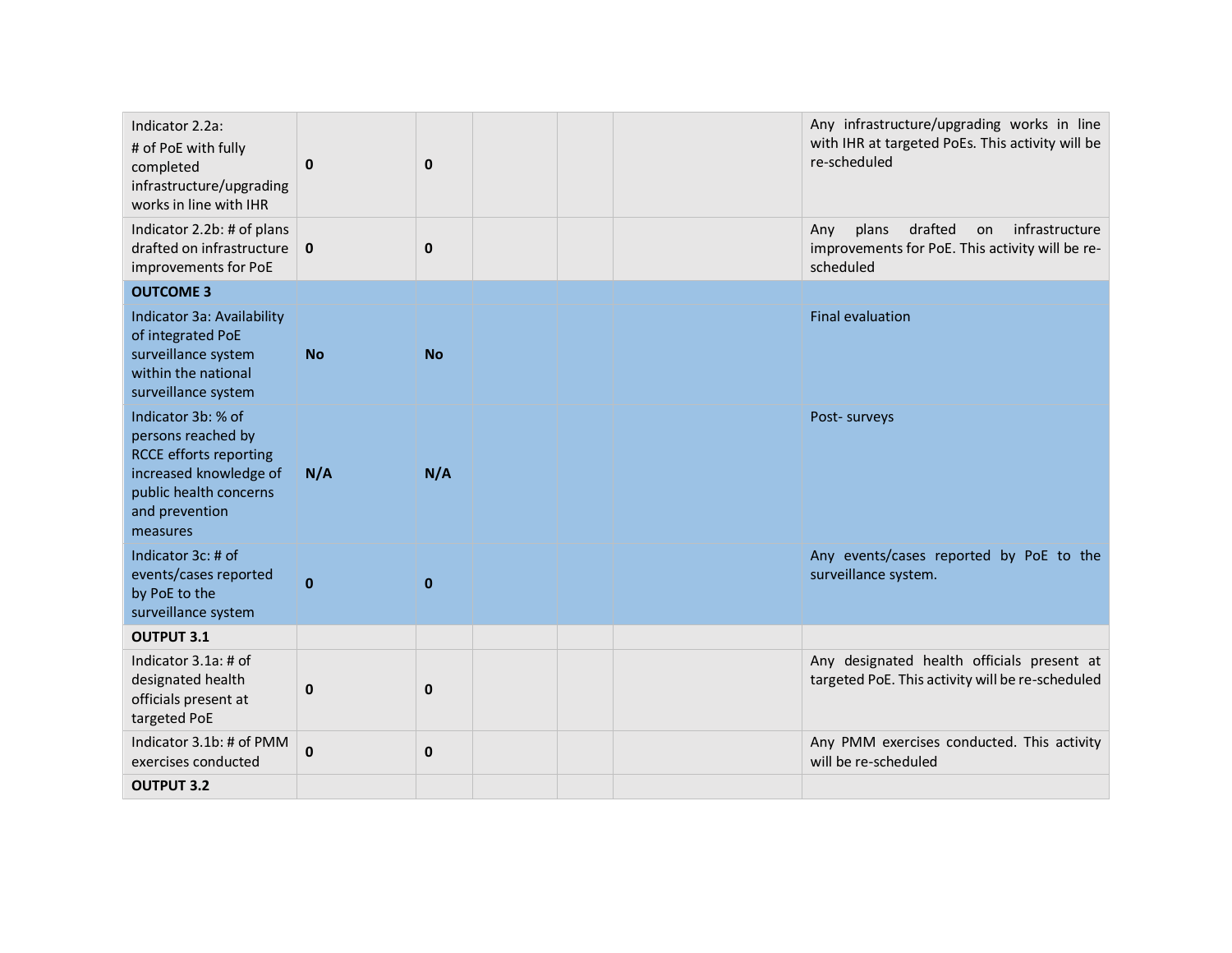| Indicator 3.2a: # of new<br><b>RCCE</b> materials<br>developed in close<br>coordination with MoPH                                                                                                                             | 0           |     |  | Any RCCE materials developed. This activity<br>will be re-scheduled                                                     |
|-------------------------------------------------------------------------------------------------------------------------------------------------------------------------------------------------------------------------------|-------------|-----|--|-------------------------------------------------------------------------------------------------------------------------|
| Indicator 3.2b: # of<br>individuals reached with<br><b>RCCE</b> messages                                                                                                                                                      | $\mathbf 0$ |     |  | Anyone reached with RCCE messages. This<br>activity will be re-scheduled                                                |
| <b>OUTCOME 4</b>                                                                                                                                                                                                              |             |     |  |                                                                                                                         |
| Indicator 4a:<br># of PoE with a<br>strengthened<br>communication<br>mechanisms set up to<br>share information on<br>the detection of<br>cases/clusters of<br>communicable diseases<br>with counterparts across<br>the border | N/A         | N/A |  | The communication mechanisms at PoEs to be<br>assessed during final evaluation. This activity<br>will be re-scheduled   |
| Indicator 4b:<br>% increase in the<br>frequency of<br>communication with<br>cross-border partners                                                                                                                             | <b>TBD</b>  | N/A |  | Frequency of communication with cross-<br>border partners to be further assessed. This<br>activity will be re-scheduled |
| <b>OUTPUT 4.1</b>                                                                                                                                                                                                             |             |     |  |                                                                                                                         |
| Indicator 4.1a: # of cross-<br>border agreements or $\vert$ 0<br>SOPs existing for POE                                                                                                                                        |             | 0   |  | Any cross-border agreements or SOPs existing<br>for POE collaboration. This activity will be re-<br>scheduled           |
| Indicator 4.2a: # of cross-<br>border<br>coordination  <br>meetings held                                                                                                                                                      | $\mathbf 0$ | 0   |  | Any cross-border coordination meetings held.<br>This activity will be re-scheduled                                      |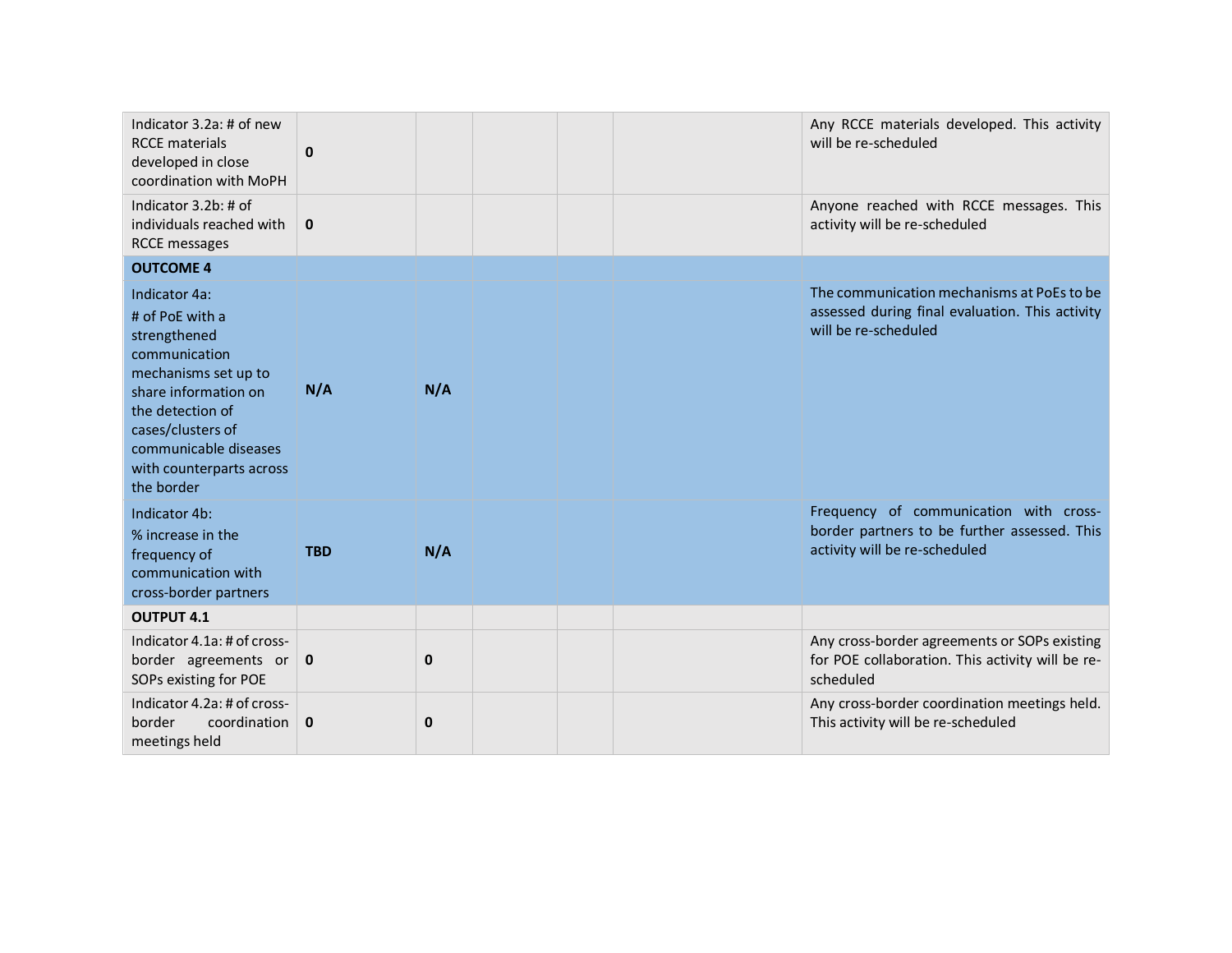#### **3. Partnerships**

This joint program has facilitated the creation of the PoEs/Cross Border Working Group and plans for further partnership between IOM and the key multisectoral stakeholders, including civil society and MoPH, the Provincial Public Health Directorate (PPHD) and local health cluster partners This WG allowed the establishment of an IHR multisectoral coordination committee with high-level representation and facilitated the collaboration between the MoPH, which leads the response to public health emergencies, with the support of other ministries and the Afghanistan National Disaster Management Authority (ANDMA) - the main body to respond to emergencies. The WG was able to liaise with Emergency Preparedness and Response (EPR) committees in place in the provinces.

This project is also an opportunity to strengthen the existing partnership between WHO AND IOM in the field of public health and health security readiness.

Humanitarian coordination remains under the leadership of the Humanitarian Coordinator (HC) with the support of UN OCHA and the Humanitarian Country Team (HCT), with health activities coordinated within the health cluster framework.

# **4. Cross-Cutting Issues**

Cross-cutting issues, including gender-responsive approaches as mentioned above as well as Accountability to Affected Populations (AAP), disability, and age will be mainstreamed into future programming and reported on when full implementation is able to begin.

#### **5. Innovation, Good Practices and Lessons Learned**

Given the dramatic shift in the operational context shortly after the commencement of the project and subsequent pause on operations, this section is not applicable to the programme at this time.

Relating to the fund itself, IOM and WHO maintain that this project offers a well-designed and critical opportunity to improve IHR implementation in Afghanistan and provides a useful structure for joint partnership on this important topic. While the contextual shift has prevented implementation thus far, the agencies advise the Migration MPTF and its steering committee to continue supporting projectsin high-risk environments in the future and maintain a supportive view towards flexibility on resuming programming in such contexts when feasible.

#### **6. Challenges Encountered and Measures Taken**

Security and access-related constraints continue to pose significant challenges to the delivery development/capacity building programs across Afghanistan. Afghanistan is among the topmost dangerous countries in the world for aid workers according to the most recent Aid Worker Security Report.<sup>2</sup>

The recent change in governing authority, with relatively weak governmental capacities and protracted lack of resources, followed by the sudden halt of international support complicates sustainable capacity building and national ownership for this pre-defined development-oriented program. This sudden-onset crisis requires a rapid, appropriate, sometimes same-day response – something that typical humanitarian funding systems are ill-adapted to provide.

<sup>&</sup>lt;sup>2</sup> [https://reliefweb.int/report/world/aid-worker-security-report-figures-glance-](https://reliefweb.int/report/world/aid-worker-security-report-figures-glance-2021#:~:text=Aid%20worker%20casualties%20remained%20at,seriously%20injured%20and%20125%20kidnapped)

[<sup>2021#:~:</sup>text=Aid%20worker%20casualties%20remained%20at,seriously%20injured%20and%20125%20kidnapped](https://reliefweb.int/report/world/aid-worker-security-report-figures-glance-2021#:~:text=Aid%20worker%20casualties%20remained%20at,seriously%20injured%20and%20125%20kidnapped)